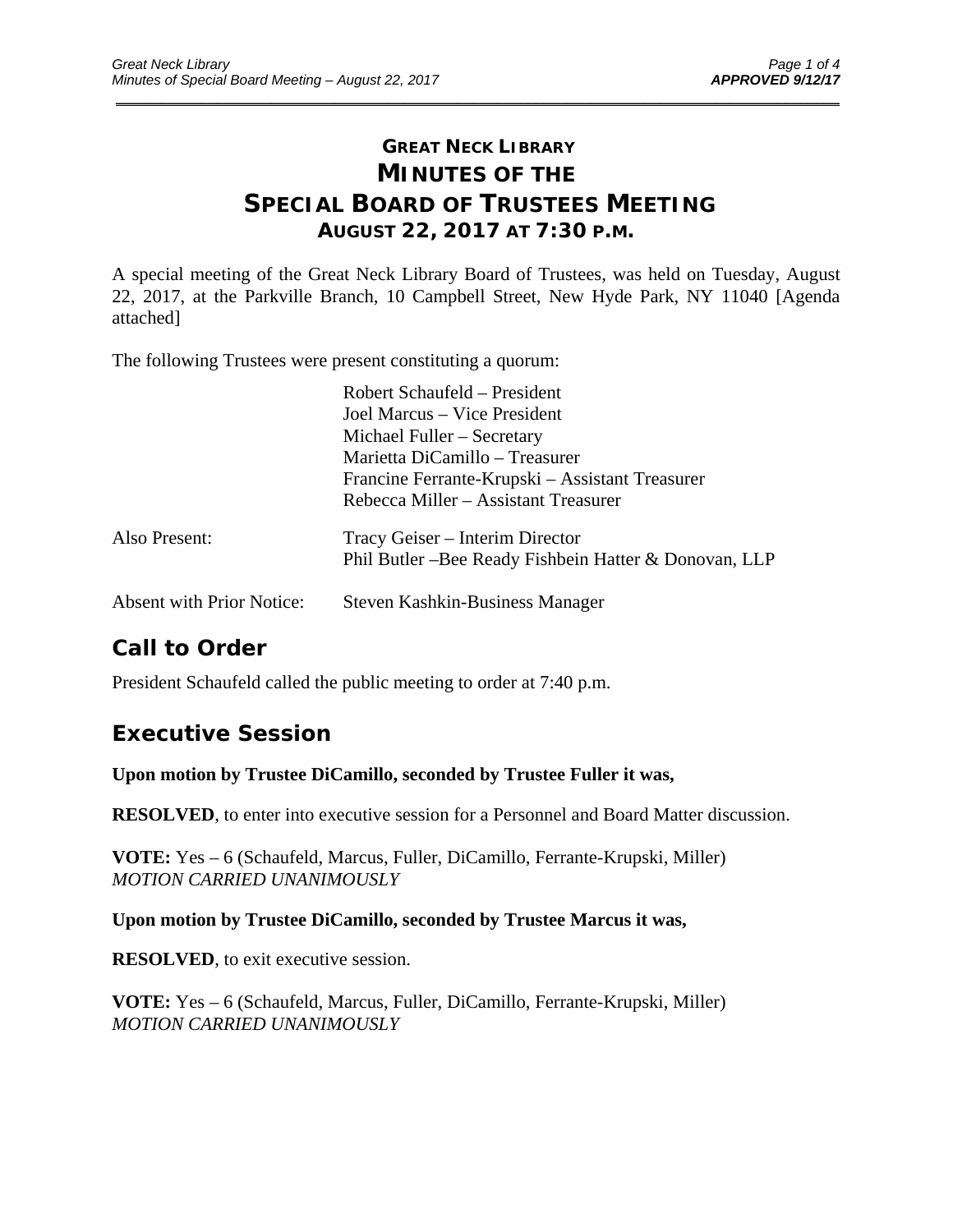# **Secretary's Report of Independent Candidates**

Secretary Fuller reported that Josie Pizer has filed a petition as an Independent Candidate for the October 30, 2017 Election for the expiring Nominating Committee seat of Marie Franzoni. The petition has the required one hundred signatures which have been validated. The October election ballot will contain the following:

Weihua Yan for the expiring seat of Marietta DiCamillo; Board of Trustees. Dr. Barry Smith for the expiring seat of Michael Fuller; Board of Trustees. Cheng Ye and Josie Pizer for the expiring seat of Marie Franzoni; Nominating Committee. Samuel Gottlieb for the expiring seat of Omer Soykan; Nominating Committee.

### **Acceptance of Nominating Committee Resignation**

**Upon motion by Rebecca Miller and seconded by Marietta DiCamillo, and after discussion, it was,** 

**RESOLVED,** that the Great Neck Library Board of Trustees accept the resignation of Omer Soykan from the Nominating Committee dated August 7, 2017.

**VOTE:** Yes – 6 (Schaufeld, Marcus, Fuller, DiCamillo, Ferrante-Krupski, Miller) *MOTION CARRIED UNANIMOUSLY* 

## **Approval of Roland Electric Proposal for RFID at Branches**

**Upon motion by Marietta DiCamillo and seconded by Joel Marcus, and after discussion, it was,** 

**RESOLVED,** that the Great Neck Library Board of Trustees approve Roland's Electric Inc. proposal dated August 15, 2017 to install electrical outlets and data cabling needed for the RFID project at the Branches in the amount of \$3,720.00 to be charged to the Main Building and Special Services Fund.

**VOTE:** Yes – 6 (Schaufeld, Marcus, Fuller, DiCamillo, Ferrante-Krupski, Miller) *MOTION CARRIED UNANIMOUSLY* 

*Public Comment: D. Hwee* 

## **Approval of an RFP for a General Contractor for Landscaping at the Main Library**

**Upon motion by Michael Fuller and seconded by Marietta DiCamillo, and after discussion, it was,** 

**RESOLVED,** that the Great Neck Library Board of Trustees approve the Request for Proposal (RFP) for hiring a general contractor for landscaping at the Main Library as presented. [copy appended]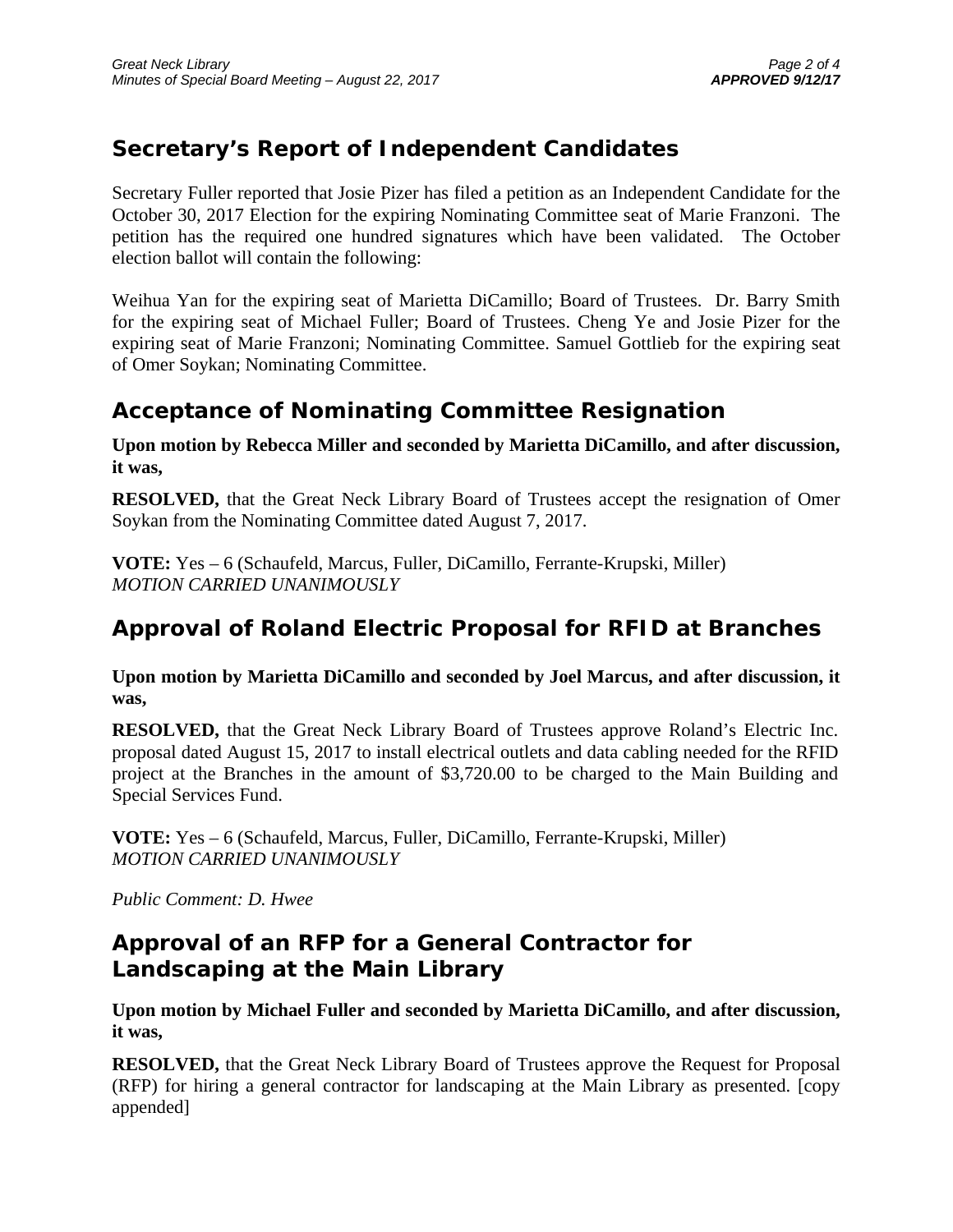**VOTE:** Yes – 6 (Schaufeld, Marcus, Fuller, DiCamillo, Ferrante-Krupski, Miller) *MOTION CARRIED UNANIMOUSLY* 

*Board Comment: Trustee DiCamillo requested revisions be made on page 2 in the last paragraph and on page 3 in the first paragraph.* 

### **Timeline and Procedure to Fill Nominating & Trustee Vacancies**

The timeline and events to fill the vacant positions will be as follows:

8/22-The Board of Trustees will accept the Nominating Resignation at the Special Board Meeting at Parkville.

9/1-Deadline for submission of Applications for the 2 TWO vacant positions (Board & Nominating)

9/5-The Board of Trustees will interview the Nominating Candidates

9/12 - at the Regular Board Meeting a candidate will be voted in by the Board of Trustees to fill the vacant Nominating seat

9/19-The Nominating Committee will interview the Board Candidates and submit two names to the Board for vote at a Special Board Meeting (date to be determined).

## **Acceptance of Procedure to Fill Nominating & Trustee Vacancies**

**Upon motion by Marietta DiCamillo and seconded by Joel Marcus, and after discussion, it was,** 

**RESOLVED,** that the Great Neck Library Board of Trustees accept the document as read by Secretary Fuller regarding procedure to fill the current vacancies [copy appended]

**VOTE:** Yes – 6 (Schaufeld, Marcus, Fuller, DiCamillo, Ferrante-Krupski, Miller) *MOTION CARRIED UNANIMOUSLY* 

### **Patron Matter**

#### **Upon motion by Rebecca Miller and seconded by Joel Marcus, and after discussion, it was,**

**RESOLVED,** that the Great Neck Library Board of Trustees accept the following in the matter of Patron A:

Patron A shall continue to serve a one (1) month suspension, commencing August 22, 2017 and ending September 22, 2017, during which time the patron shall not enter upon library premises and shall not contact the library or library staff; and the patron and family shall develop and